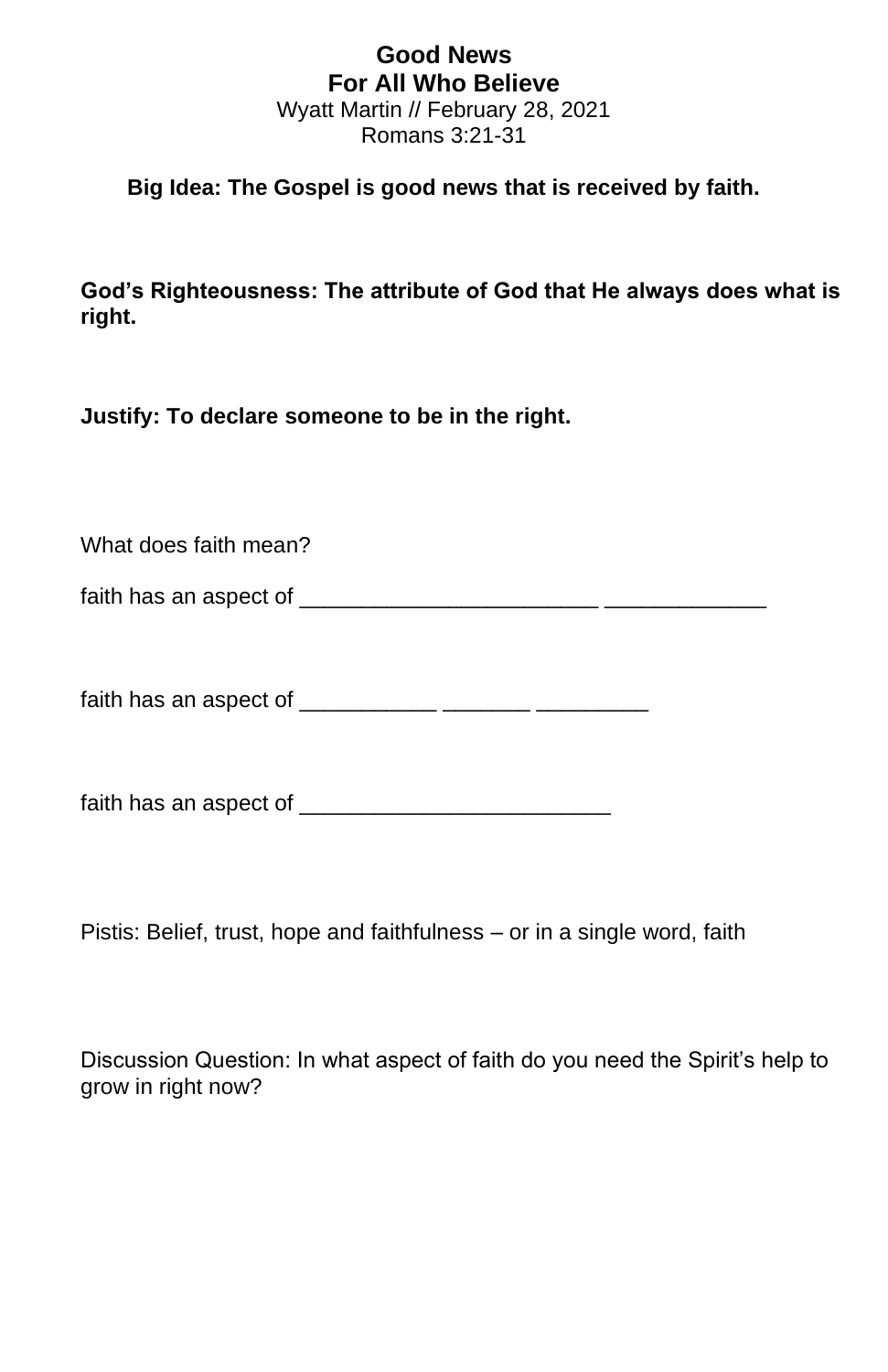## **Sermon questions**

We're in a series in the book of Romans called Good News where we are studying the many ways that the gospel is good news for everyone. This week, our passage is **Romans 3:21-31**, and we learn that the gospel is good news that is received through faith.

Use these questions to discuss the message from Sunday, focusing on how you can **grow** as an everyday follower of Jesus and how you can **go** accomplish what Jesus calls you to do.

1. What did you learn about faith from the message this week? What does it mean to have faith in Jesus?

2. Take some time as a group to define the key theological terms in this passage, using whatever resources are necessary. Faith (vs. **22, 25, 27, 28, 30, 31**), righteousness (vs. **21, 22, 25, 26**), justify (vs. **24, 26, 28**), redemption (vs. **24**), and atonement (vs. **25**).